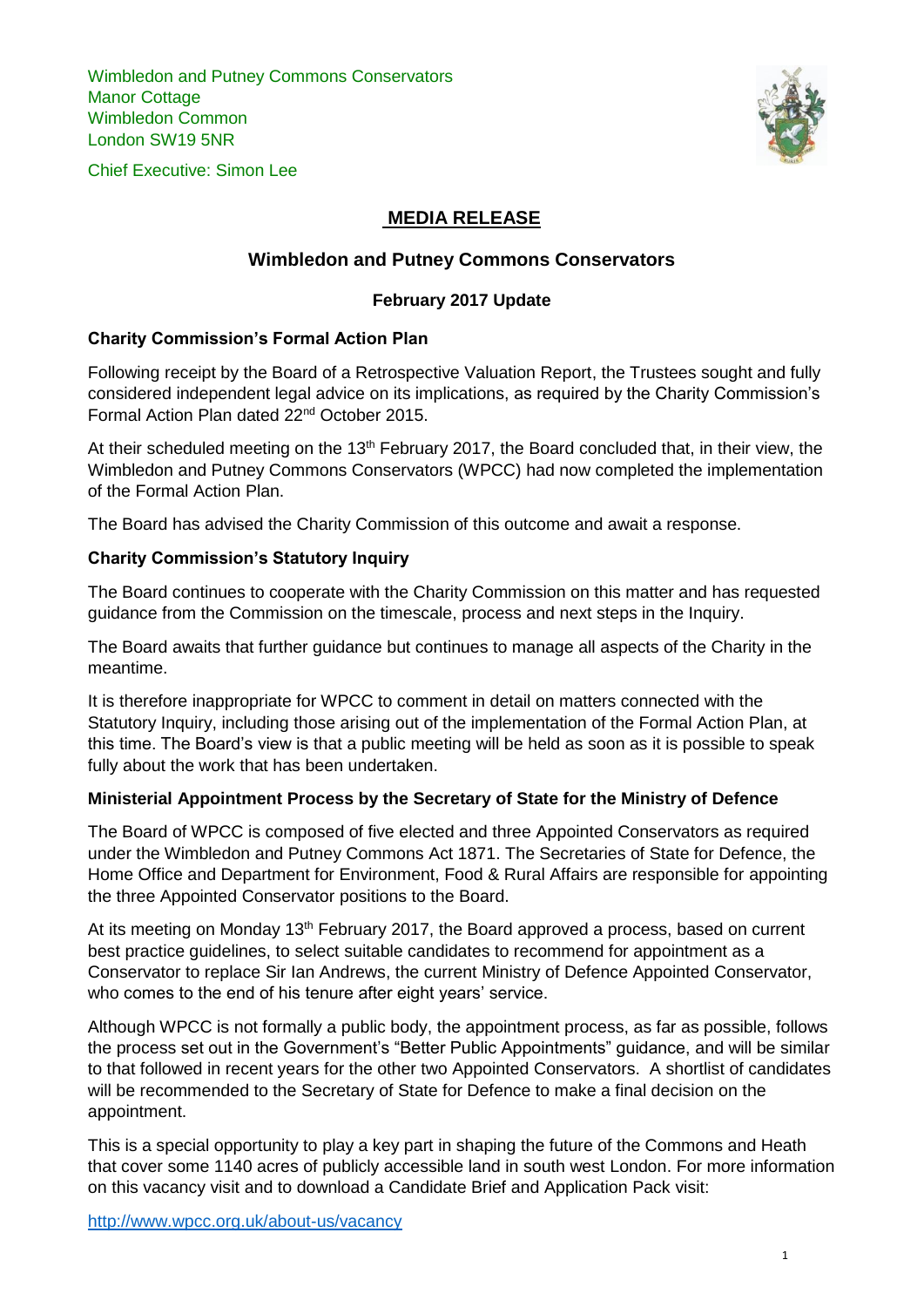Applications are welcomed from interested individuals with relevant experience. More information and hard copies of the Pack can also be obtained from the Ranger's Office tel. 020 8788 7655. The Closing Date for applications is the **10th March 2017**.

## **New Development at Putney Lower Common**

Landscaping works to restore parts of Putney Lower Common following completion of the school and new apartments have been finalised for this planting season. Temporary chestnut pale fencing has been installed around the newly seeded meadows and planted areas to protect them while they establish.

Constructive discussions have also taken place between OASIS Academy, the developer (Durkan), local residents and WPCC regarding light pollution affecting wildlife habitats, particularly in the woodland belt immediately to west of the new school.

## **Levy**

Income for the up-keep of the 1,140 acres of the Commons comes principally from a Levy raised on residential properties within ¾ mile of Wimbledon Common or within the old Parish of Putney ["the levying area"]. The Levy is set annually by the Conservators and is then apportioned between the three relevant Councils: Wandsworth, Merton and Kingston. The Levy then appears as a separate precept on the annual council tax statements sent to those properties.

Any increase in the Levy is based on a calculation set out in Regulations from 1990, introduced when the responsibility for collecting the Levy was transferred from WPCC to the three relevant Councils. However, any annual Levy increase is subject to a cap principally limited to the increase in RPI in the years preceding the Levy.

Following careful consideration, the Board decided for the first time in five years to set the Levy at its maximum level of £1,135,935 for 2017/18. The average 'D-band' Council Tax cost per property is £28.58 per annum, (or 55 pence per week), an average increase of £1.61 compared to the charge in 2016/17.

## **Transport for London**

Transport for London (TfL) has applied for permission from WPCC to install a large cabinet and pillar for an electric bus charging point on Common land at Putney Heath near to the Green Man.

The Conservators, mindful of their duties under the Wimbledon and Putney Commons Act 1871 to 'preserve as far as maybe the natural aspect and condition of the Commons', are obliged to consider the overall impact of any proposals they receive for use of the Commons, and the potential effect on the Commons as a whole.

It is hoped that TfL and the Conservators will be able to agree a solution that facilitates reductions in air pollution whilst preventing any further urbanisation to the area of Common land forming part of the bus station on Putney Heath.

#### **Wildlife and Conservation Forum**

On the evening of 8<sup>th</sup> February 2017, WPCC's Wildlife and Conservation Forum held another highly successful Winter Talk, this year on hedgehogs.

Around eighty people attended the London Scottish Golf Club and were given a fascinating insight by expert Dr Nigel Reeve (Wildlife Biologist) into the daily lives of these endangered, but iconic, small mammals.

Dr Reeve has agreed to provide additional training for WPCC staff so that work practices, particularly on Putney Lower Common where hedgehogs have recently been seen, conserve and enhance the habitats that hedgehogs require.